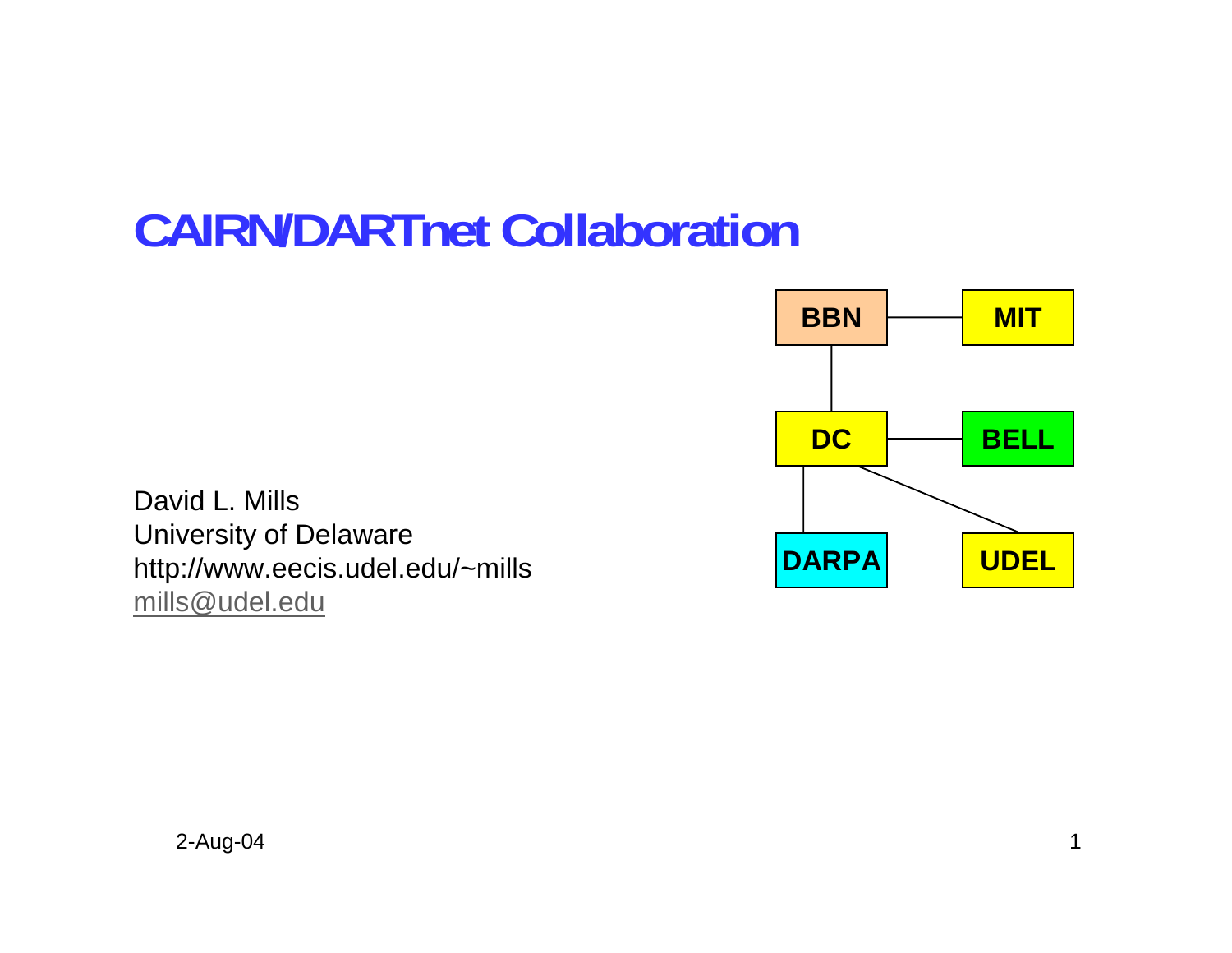## **Introduction**



- O CAIRN and DARTnet research networks
	- DARTnet and later CAIRN span the country from Boston, Washington, Los Angeles and San Francisco
	- Used for protocol development (multicast) and multimedia services (audio, video, whiteboard)
- O DARTnet II consists of 18 sites interconnected with T1 circuits (1.5 Mb/s)
	- IP Routers and most test/buddy hosts use Sun SPARC architecture
	- Some routers located at telco PoPs
- CAIRN consists of 27 sites interconnected with T1, T3 and SONET circuits (1.5, 45 and 155 Mb/s)
	- Some circuits provisioned by ATM PVCs
	- Most IP routers use PC architecture running FreeBSD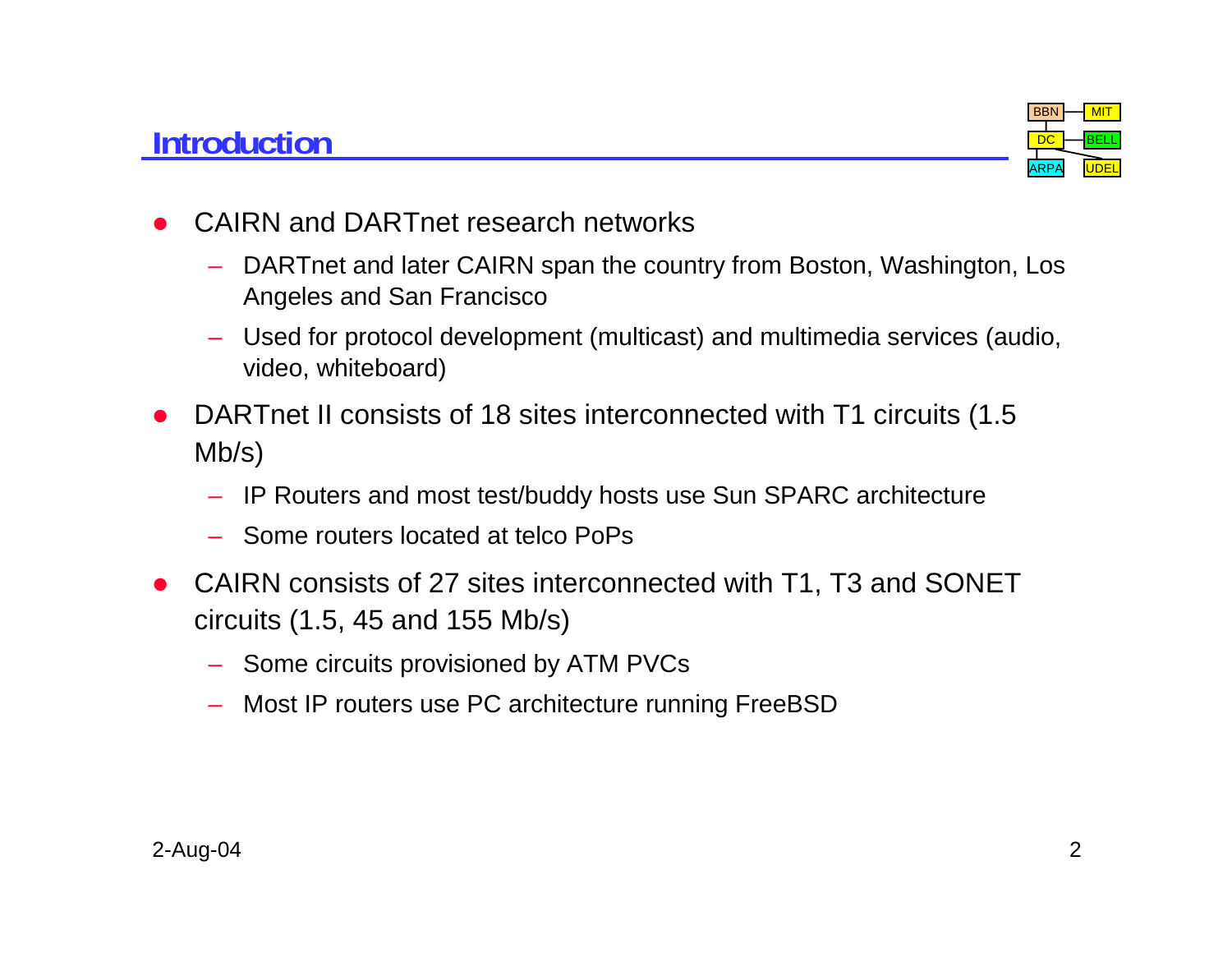



- $\bullet$ All routers are Sun SPARCstations running SunOS
- $\bullet$ All network links are 1.544 Mb T1 circuits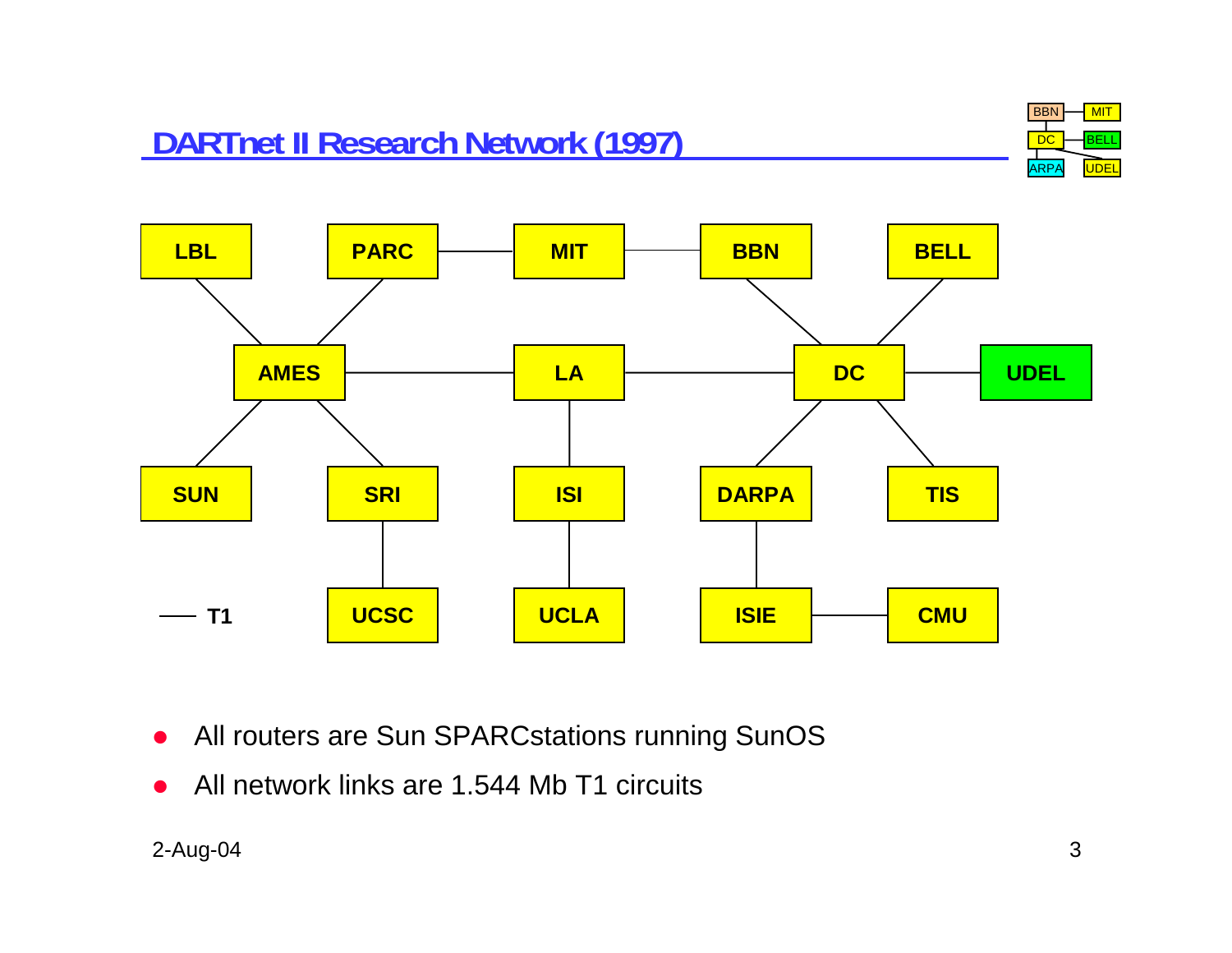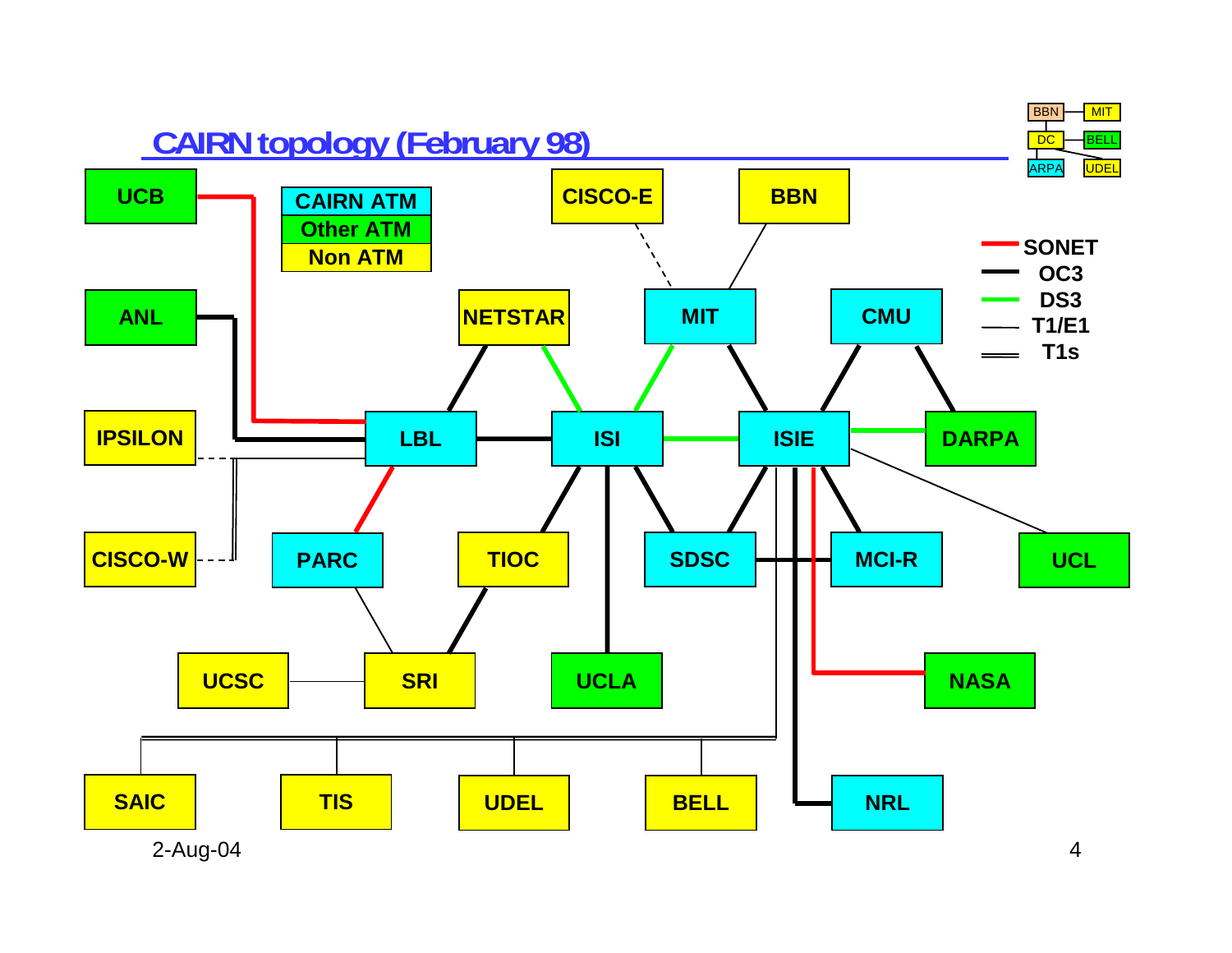## **DARTnet II/CAIRN network sites (February 1998)**



| <b>AMES</b>    | <b>NASA AMES Reseach Ctr PoP</b> | <b>NASA</b> | <b>Nat Aero and Space Admin</b>   |
|----------------|----------------------------------|-------------|-----------------------------------|
| <b>ANL</b>     | <b>Argonne National Labs</b>     |             | <b>NETSTAR Netstar, Inc.</b>      |
| <b>BBN</b>     | <b>Bolt Beranek Newman</b>       | NRL-V6      | <b>Naval Research Labs</b>        |
| <b>BELL</b>    | <b>Bellcore</b>                  | <b>PARC</b> | <b>Xerox Palo Alto Res Ctr</b>    |
| <b>CISCO-E</b> | <b>Cisco Systems - East</b>      | <b>SAIC</b> | <b>Science App International</b>  |
| <b>CISCO-W</b> | <b>Cisco Systems - West</b>      | <b>SDSC</b> | <b>San Diego Supercomp Ctr</b>    |
| <b>CMU</b>     | <b>Carnegie Mellon Univ</b>      | <b>SRI</b>  | <b>SRI International</b>          |
| <b>DARPA</b>   | <b>DARPA Agency of DoD</b>       | <b>Sun</b>  | <b>Sun Microsystems</b>           |
| <b>DC</b>      | <b>Washington PoP</b>            | <b>TIOC</b> | <b>Ten Indians Overcome Chaos</b> |
| <b>IPSILON</b> | Ipsilon, Inc.                    | <b>TIS</b>  | <b>Trusted Info Systems</b>       |
| <b>ISI</b>     | <b>USC Info Sciences Inst</b>    | <b>UCB</b>  | <b>UC Berkeley</b>                |
| <b>ISIE</b>    | <b>ISI East</b>                  | <b>UCL</b>  | <b>University College London</b>  |
| LA             | Los Angeles PoP                  | <b>UCLA</b> | <b>UC Los Angeles</b>             |
| <b>LBL</b>     | <b>Lawrence Berkeley Labs</b>    | <b>UCSC</b> | <b>UC Santa Cruz</b>              |
| <b>MCI-R</b>   | <b>MCI Reston</b>                | <b>UDEL</b> | <b>University of Delaware</b>     |
| <b>MIT</b>     | <b>Mass Inst Technology</b>      |             |                                   |

| NASA        | <b>Nat Aero and Space Admin</b>   |
|-------------|-----------------------------------|
|             | <b>NETSTAR Netstar, Inc.</b>      |
| NRL-V6      | <b>Naval Research Labs</b>        |
| <b>PARC</b> | Xerox Palo Alto Res Ctr           |
| <b>SAIC</b> | <b>Science App International</b>  |
| <b>SDSC</b> | <b>San Diego Supercomp Ctr</b>    |
| <b>SRI</b>  | <b>SRI International</b>          |
| <b>Sun</b>  | <b>Sun Microsystems</b>           |
| <b>TIOC</b> | <b>Ten Indians Overcome Chaos</b> |
| <b>TIS</b>  | <b>Trusted Info Systems</b>       |
| <b>UCB</b>  | <b>UC Berkeley</b>                |
| <b>UCL</b>  | <b>University College London</b>  |
| <b>UCLA</b> | <b>UC Los Angeles</b>             |
| <b>UCSC</b> | <b>UC Santa Cruz</b>              |
| <b>UDEL</b> | <b>University of Delaware</b>     |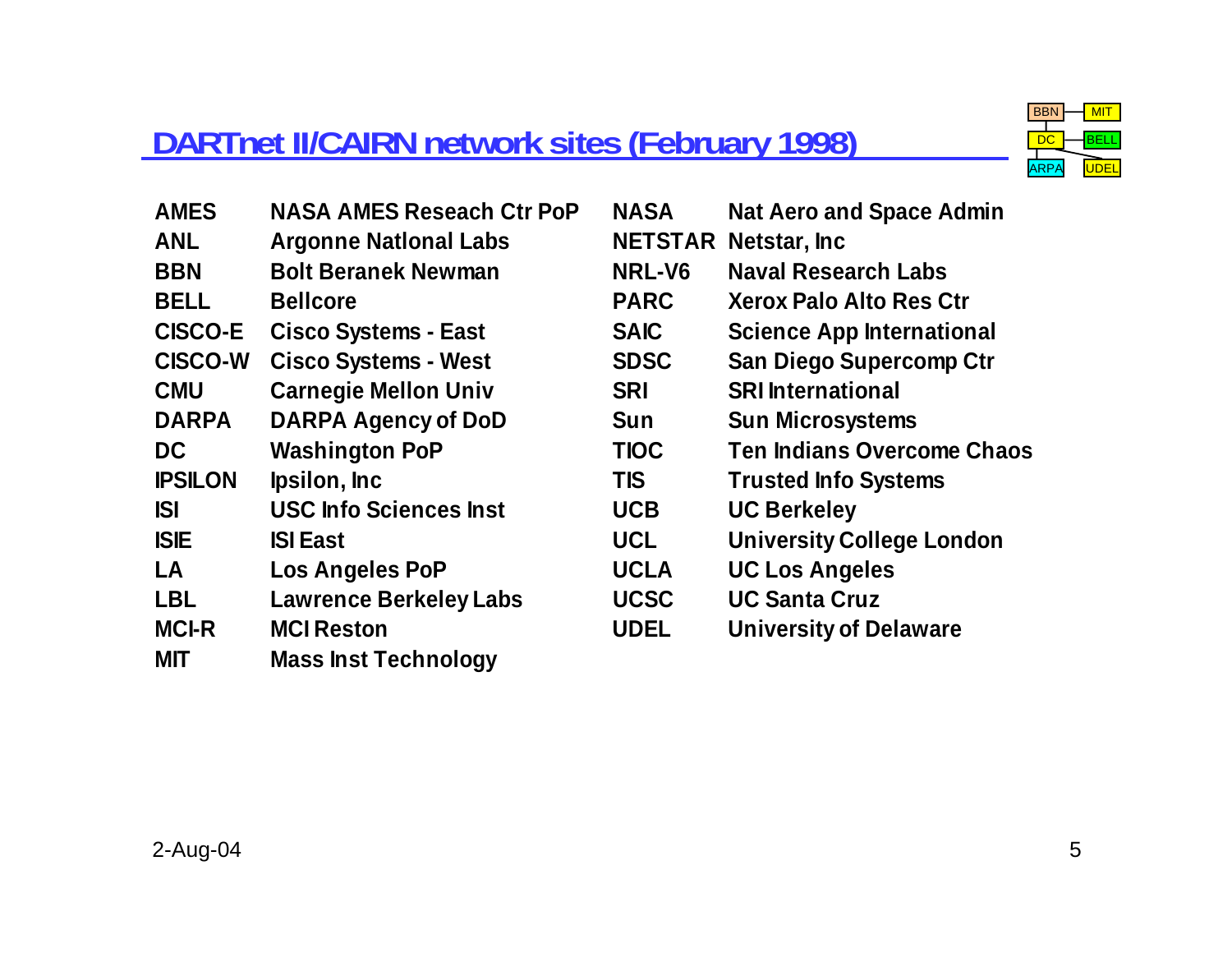## **Things made possible with DARTnet and CAIRN**



- O Development of hybrid unicast/multicast time distribution with low overhead and near-unicast accuracy
- O Development and testing of precision-time kernel modifications for SunOS and later porting to FreeBSD, Ultrix, OSF/1 and HP-UX
- O Development of Global Positioning System radio clock drivers
- O Development of pulse-per-second (PPS) drivers and kernel modifications for nanosecond accuracy
- O Collection of performance data under stress and meltdown conditions
- O Precision timing for DARTnet/CAIRN real-time applications
- O Experiments involving subnet configurations under various failure and fallback scenarios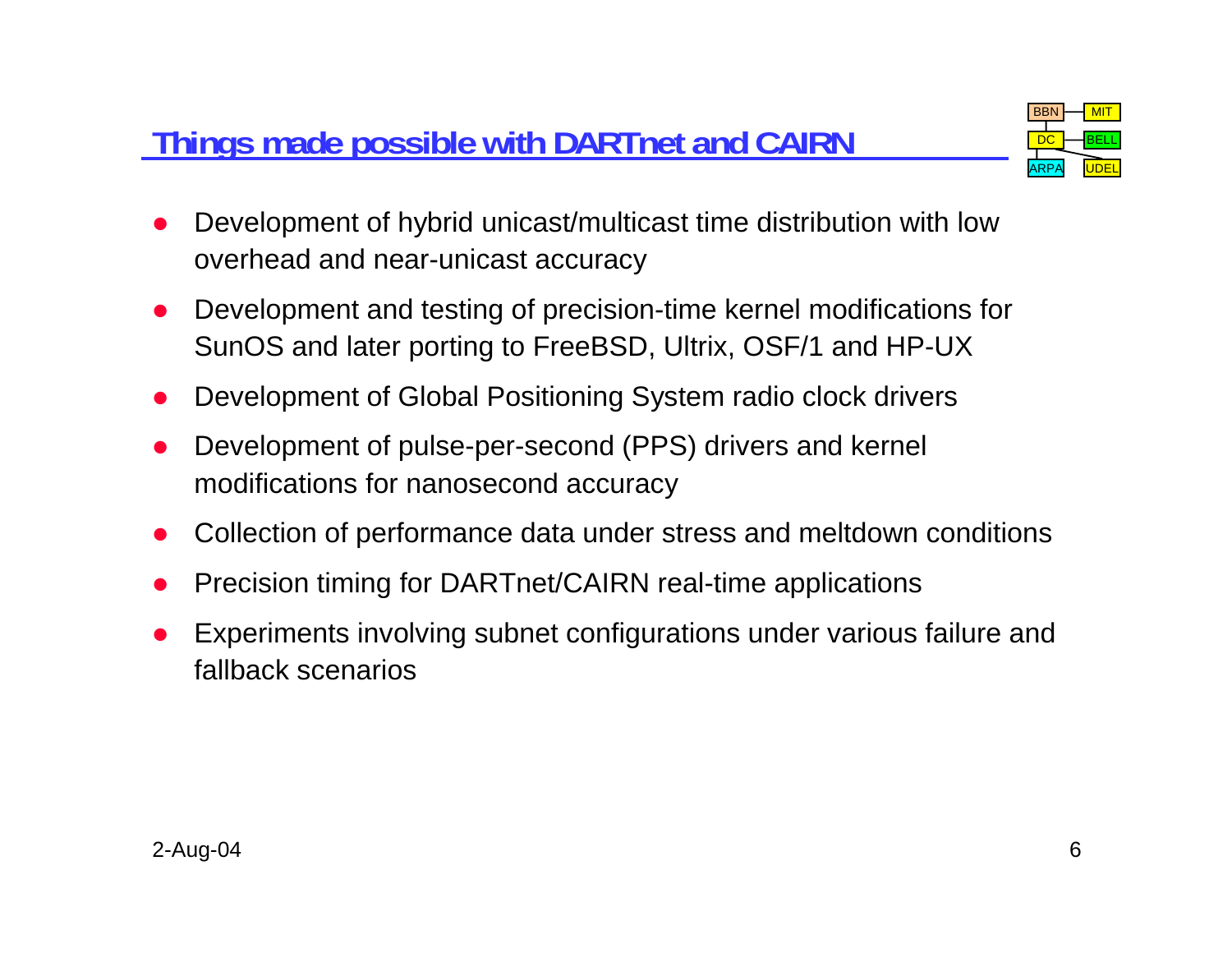

- O Routine testing of alpha versions of the Network Time Protocol (NTP) in controlled deployments
- O Improvement in accuracy from tens of milliseconds to nanoseconds
- O Improved reliability with redesigned intersection, clustering and combining algorithms
- O Improved accuracy with redesigned phase/frequency-lock loop (PLL/FLL) clock discipline
- O Development of user-kernel interfaces and system calls to provide application programs with clock accuracy and stability information
- O Development of *autokey* cryptographic authentication
- O Development of *autoconfigure* network configuration technology
- O Routine logging for long term performance evaluation
- O Collaboration with folks at NIST and USNO in common experiments